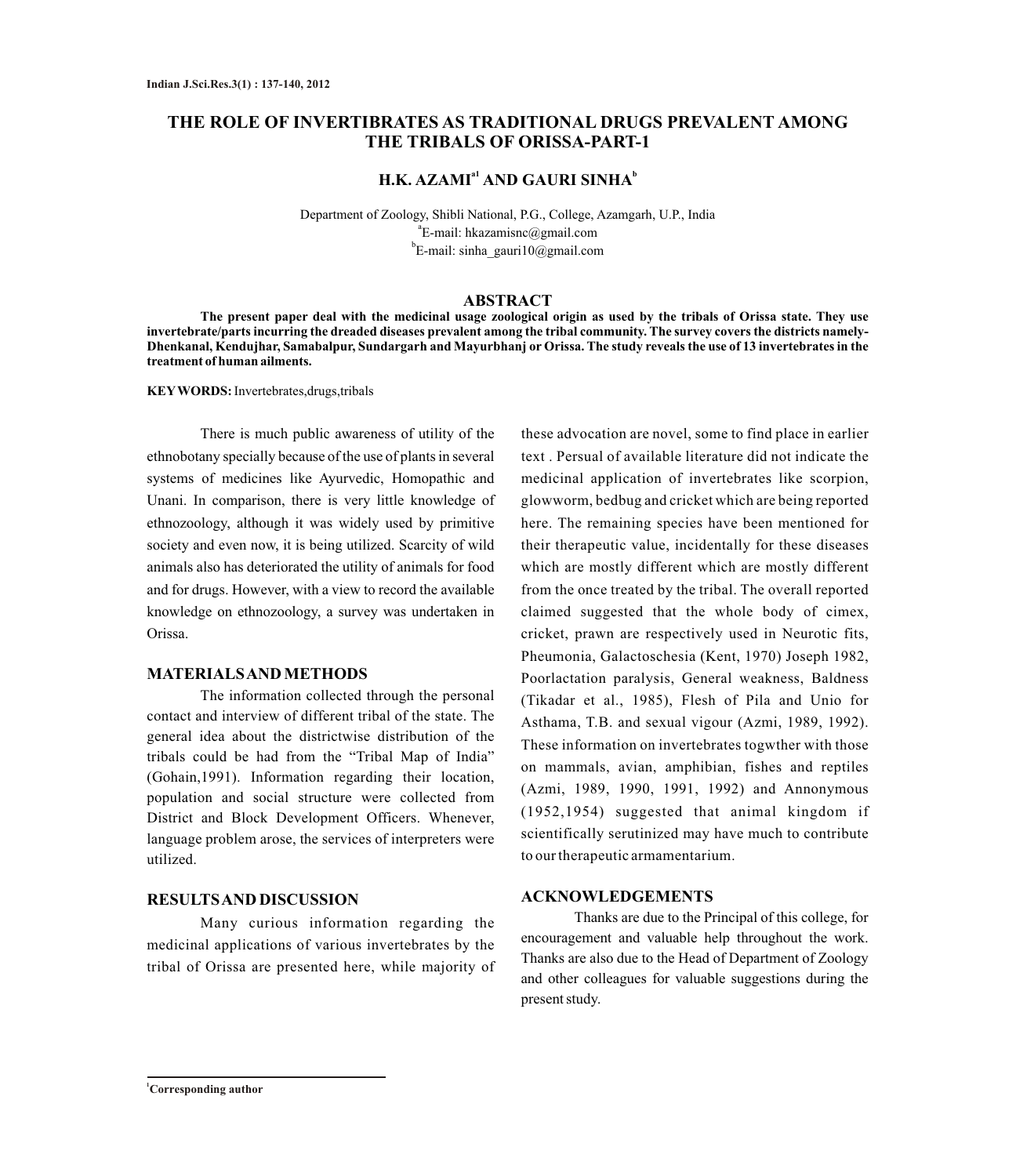| Part (S)    | Made of administration                                                      | <b>Name of Disease (S)</b> | <b>Name of Tribes</b> |
|-------------|-----------------------------------------------------------------------------|----------------------------|-----------------------|
| <b>Used</b> | 1- Bed Bug (Cimex Sp.)                                                      |                            |                       |
| Whole       | 5-6 bugs taken orally along with banana or                                  | Fits, Neurosis, Poles,     | Bathudi, Gond         |
| <b>Body</b> | bread for about 25 days, once daily                                         | Fistula                    |                       |
| Whole       | 8-10 dugs rubbed over the scalp once daily                                  | <b>Baldness</b>            | Bhumij, Jaung         |
| Body        | till cured.                                                                 |                            |                       |
|             | 2- Cocroach (Blatta orientalis)                                             |                            |                       |
| Whole       | 4-5 cockroaches fried in oil with little spices                             | Asthma                     | Matya, Kolha          |
| <b>Body</b> | and consumed for about one month once                                       |                            |                       |
|             | daily                                                                       |                            |                       |
| Whole       | 8-10 Cockroaches boiled with little spieces,                                | Difficult breathing Asthma | Munda, Goud,          |
| <b>Body</b> | soup consumed and remins used as food once                                  |                            | Kawar                 |
|             | daily till cured.                                                           |                            |                       |
|             | 3- Crap (Cracinus Sp.)                                                      |                            |                       |
| Whole       | 4-5 crabs boiled in water, emerging fumes                                   | Tuberculosis, Asthama,     | Kharia, Oroon, Gond   |
| <b>Body</b> | inhailed deeply, and juice taken orally and                                 | Difficult breathing        |                       |
|             | flesh consumed as food for about one month,                                 |                            |                       |
|             | once daily.                                                                 |                            |                       |
| Whole       | 4-5 crabs cooked with little spice and                                      | Loss of erectile power     | Mankirdia, Bhuiya     |
| <b>Body</b> | consumed once daily for about 21 days.                                      |                            |                       |
|             | 4-Cricket (Cryllus Sp.)                                                     |                            |                       |
| Whole       | Roasted, mixed with honey and applied on                                    | Pneumonia                  | Kharia, Kawar         |
| Body        | ribs of infants twice or thrice daily                                       |                            |                       |
| Whole       | Roasted, mixed with honey orally given with                                 | Cough, cold and whooping   | Jaung, Gond           |
| <b>Body</b> | milk to infant twice daily                                                  | cough                      |                       |
| Whole       | 5- Leech (not specific)                                                     |                            |                       |
|             | 5-6 living leechs allowed to stick on the<br>affected site for about 10 min | Filaria                    | Gond, Mundi           |
| <b>Body</b> | utes once a<br>week till the disease is cured.                              |                            |                       |
| Whole       | Killed, burned in to ashes mixed with                                       | <b>Baldness</b>            | Bhumij, Jaung         |
| <b>Body</b> | mustard oil and applied on the scalp once                                   |                            |                       |
|             | daily for about 10 days.                                                    |                            |                       |
|             | 6.Pila Sp.                                                                  |                            |                       |
| Whole       | Coocked and consumed thrice a week.                                         | General weakness           | Matya, Kolha          |
| Body        |                                                                             |                            |                       |
| Flesh       | Coocked with little spice orally taken and                                  | Asthama difficult          | Gond, Munda           |
|             | flesh consumed as food once daily for 30                                    | breathing, Tuberculosis    |                       |
|             | days.                                                                       |                            |                       |
| Pila        | Droped in to eyes 2-3 times only.                                           | Redness of eye             | Kawar, Kolha          |
| Water       |                                                                             |                            |                       |
| Shell       | Burned powdered mixed with honey and                                        | Pneumonia                  | Kharia                |
|             | applied on the tibs twice or thrice only.                                   |                            |                       |
|             | 7. Prawan (not specific)                                                    |                            |                       |
| Whole       | Coocked and consumed thrice a week.                                         | General weakness           | Oraon, mankirdia      |
| body        |                                                                             |                            |                       |

**Table 1: Some important medicinal applications of reptiles by the tribal of Orissa**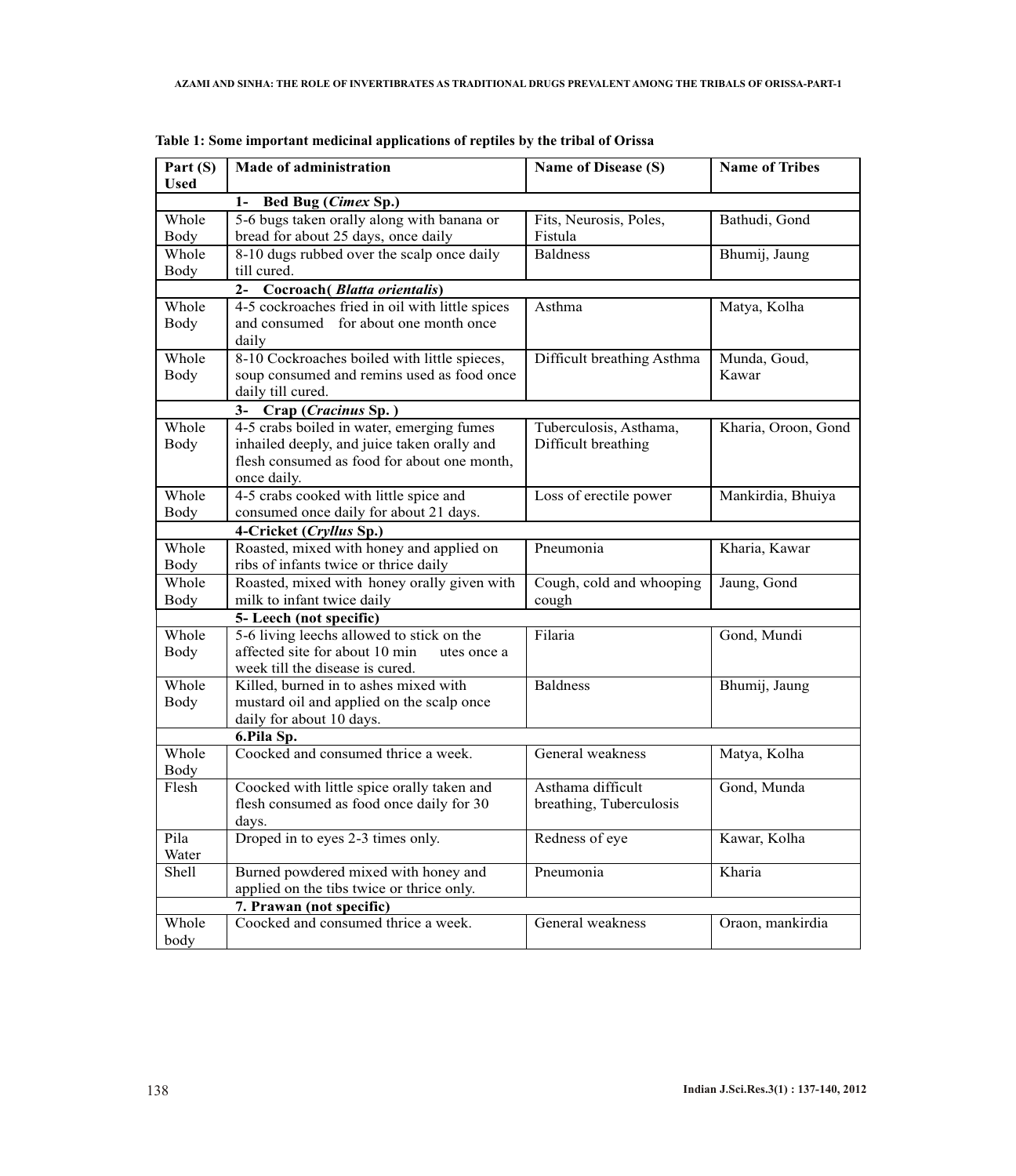| 8. Unio (not specific)      |                                                |                          |                    |  |  |
|-----------------------------|------------------------------------------------|--------------------------|--------------------|--|--|
| Unio                        | Filtered and dropped in to the eyes regularly. | Weak sight, Night        | Munda, Gond        |  |  |
| Water                       |                                                | blindness                |                    |  |  |
| Shell                       | Burned into ashes mixed with honey and         | Pneumonia difficult      | Matya              |  |  |
|                             | applied on ribs of the children                | breathing                |                    |  |  |
| Flesh                       | Cooked and consumed                            | General weakness         | Bhuiza             |  |  |
| 9. Pheritima posthma        |                                                |                          |                    |  |  |
| <b>Body</b>                 | Taken once daily in empty stomach for three    |                          |                    |  |  |
|                             | days.                                          |                          |                    |  |  |
| <b>Body</b>                 | Mascrealed in water and given to ladies with   | Galactose-esia           | Bhumij             |  |  |
|                             | cow milk after and delivery for one week       |                          |                    |  |  |
|                             | once daily.                                    |                          |                    |  |  |
| Body                        | Crushed into water and given to the victim     | Snake bite               | Jaung, Matya       |  |  |
|                             | once daily                                     |                          |                    |  |  |
| <b>Body</b>                 | Fried well in oil, remaining oil massaged on   | Impotency                | Kolha              |  |  |
|                             | the phalius once a day, for about 20 days      |                          |                    |  |  |
| <b>Body</b>                 | Cooked in mustered oil extract massaged on     | Rheumatism, Joints Pain, | Gond, Oraon, Matya |  |  |
|                             | affected parts for about 15 days 2 -3 times a  | <b>Bone Fracture</b>     |                    |  |  |
|                             | days.                                          |                          |                    |  |  |
|                             | 10. Glow Worm (not specific) :                 |                          |                    |  |  |
| Whole                       | 1-2taken orally along with banana or bread     | Weak sight, Night        | Kharia             |  |  |
| Body                        | once daily for about 30 days.                  | blindness                |                    |  |  |
|                             | 11-Honey Bee (Apis indica)                     |                          |                    |  |  |
| Honey                       | Applied in the eyes regularly at bed times.    | Weak sight disease       | Kalha, Mankirdea   |  |  |
| Honey                       | Dissolved slightly in warm water and taken     | For reducing excess fat  | Oraon, Munda       |  |  |
|                             | in empty stomach once daily,                   |                          |                    |  |  |
| Honey                       | About half tea spoonful given to the infants   | Abdominal pain, Dirrhoea | Oraon, Munda,      |  |  |
|                             | thrice a day for 3-4 days.                     | (Diarrhoee)              | Kolha              |  |  |
| Honey                       | Rubbed on the gums thrice a day daily for      | Toothache, pyrhoea       | Bhuija, Kolha      |  |  |
|                             | about 2-3 days                                 |                          |                    |  |  |
| 12. Honey bee (Apis indica) |                                                |                          |                    |  |  |
| Honey                       | Dried banana leaf insiniriated, powered        | Whooping cough, Cough    | Matya, Gond,       |  |  |
|                             | mixed with honey and orally taken for 20-25    | and blood kities         | Munda              |  |  |
|                             | days thrice daily.                             |                          |                    |  |  |
| Honey                       | Alsi seed powered, mixed with honey and        | Galactose-esia           | Bhumij             |  |  |
|                             | ground almond                                  |                          |                    |  |  |
| Honey                       | Regularly once daily, till cured               |                          | Jaung, Matya       |  |  |
|                             | 13. Scorpion (not specific)                    |                          |                    |  |  |
| Whole                       | Crused in to paste and applied on the spot     | Scorpion bite            | Gond, Oraon, Matya |  |  |
| Body                        | once or twice daily.                           |                          |                    |  |  |
|                             | Killed burned into ashes and mixed with        | Baldness, Dandraff       | Mankirdia, Gond    |  |  |
|                             | coconut oil or mustard oil and applied on the  |                          |                    |  |  |
|                             | scalp.                                         |                          |                    |  |  |